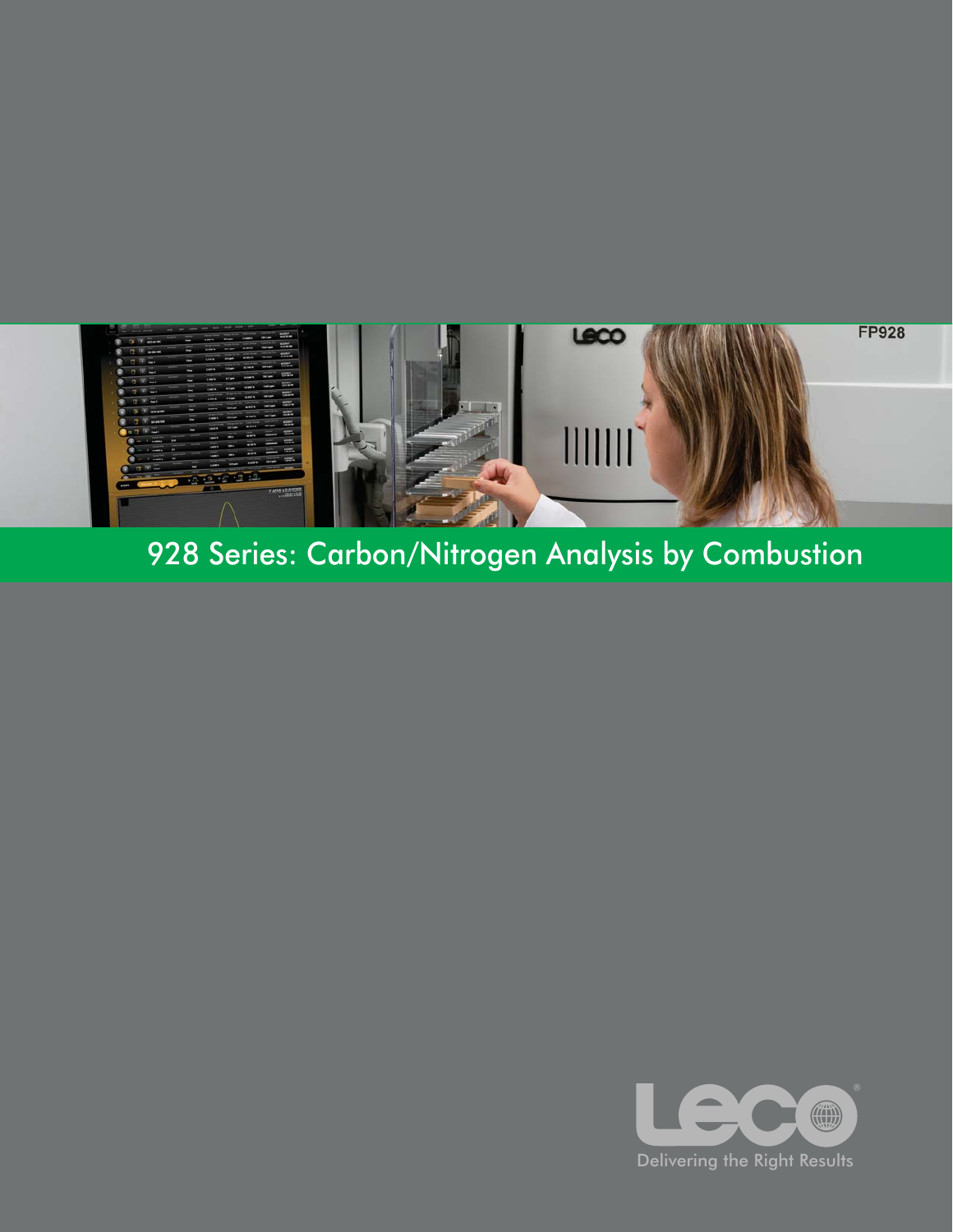# 928 Series: Carbon/Nitrogen Analysis by Combustion

By incorporating state-of-the-art hardware and an on-board, touch-screen software platform, the 928 Series allows you to easily handle the most demanding sample applications and increase your productivity. The core capabilities and performance of previous generations of LECO macro combustion instruments have been maintained, while key improvements have been made in throughput, uptime, and reliability. Macro sample mass ability (up to 3 grams for nitrogen/protein model regardless of the sample carbon content) paired with rapid analysis times and a low cost-per-analysis make the 928 Series ideal for characteristically heterogeneous, difficult-to-prepare, or low analyte level samples.



### Maximize lab efficiency and productivity with unmatched sample throughput coupled with superior instrument uptime

- Rapid cycle time of 5.3 minutes for the Nitrogen/Protein model
- Extended reagent lifetimes including a reduction reagent tube lifetime of over 4,000 samples
- 100-sample position autoloader for sequential and non-sequential analysis

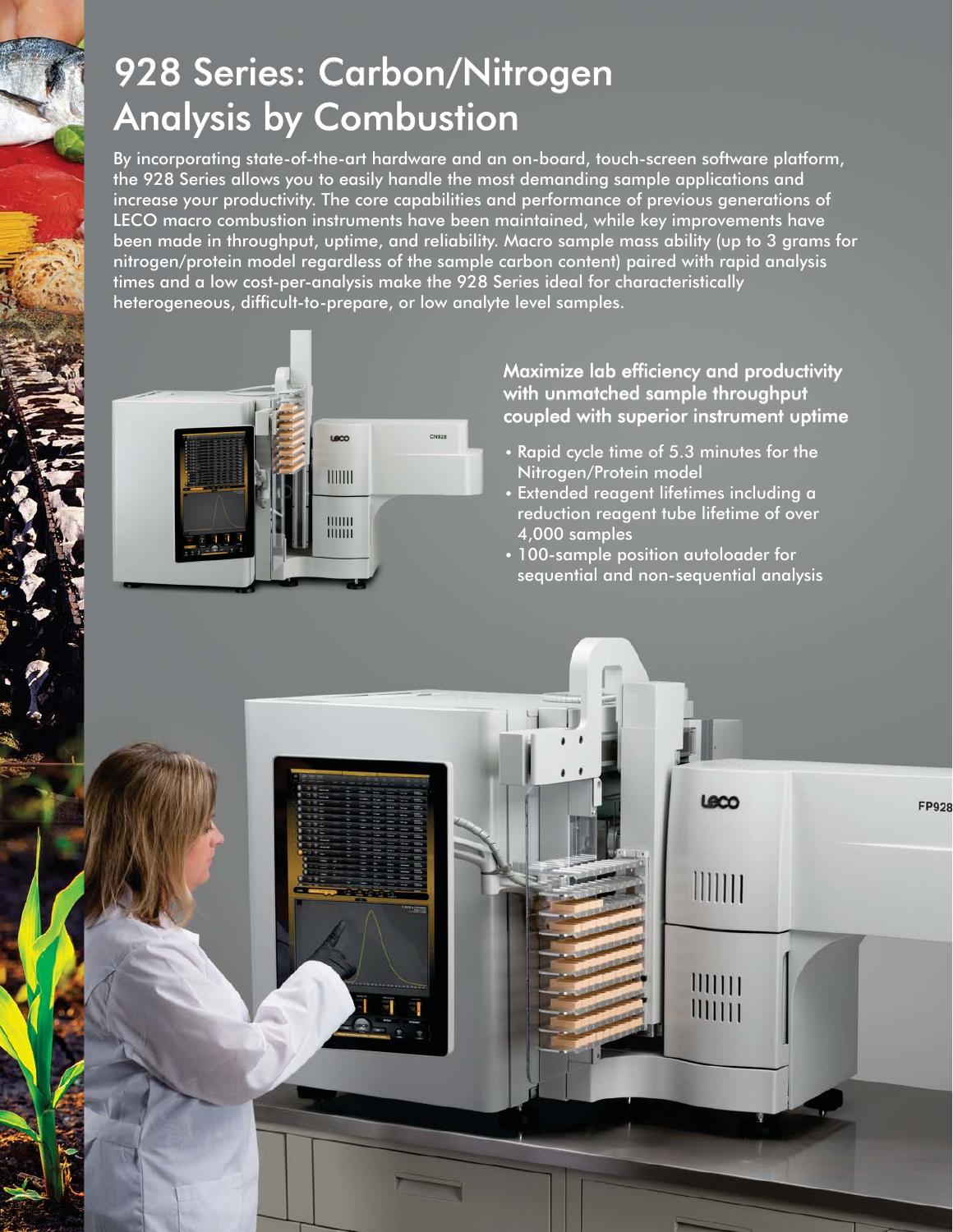### User-Friendly Cornerstone<sup>®</sup> Brand Software

LECO's exclusive Cornerstone brand software with touch-screen interface enables complete access to analysis control, method settings, diagnostics, reporting, and more in a highly organized, intuitive, and immersive environment. Designed through a collaboration of customer feedback and innovative engineering, Cornerstone features all of the routine day-to-day operations within a single Analysis screen designed for speed and ease-of-use. Our innovative grouping of sample data into sets and replicates simplifies the data output and automatically calculates relevant statistics, alleviating the need for additional data processing.



*Analysis*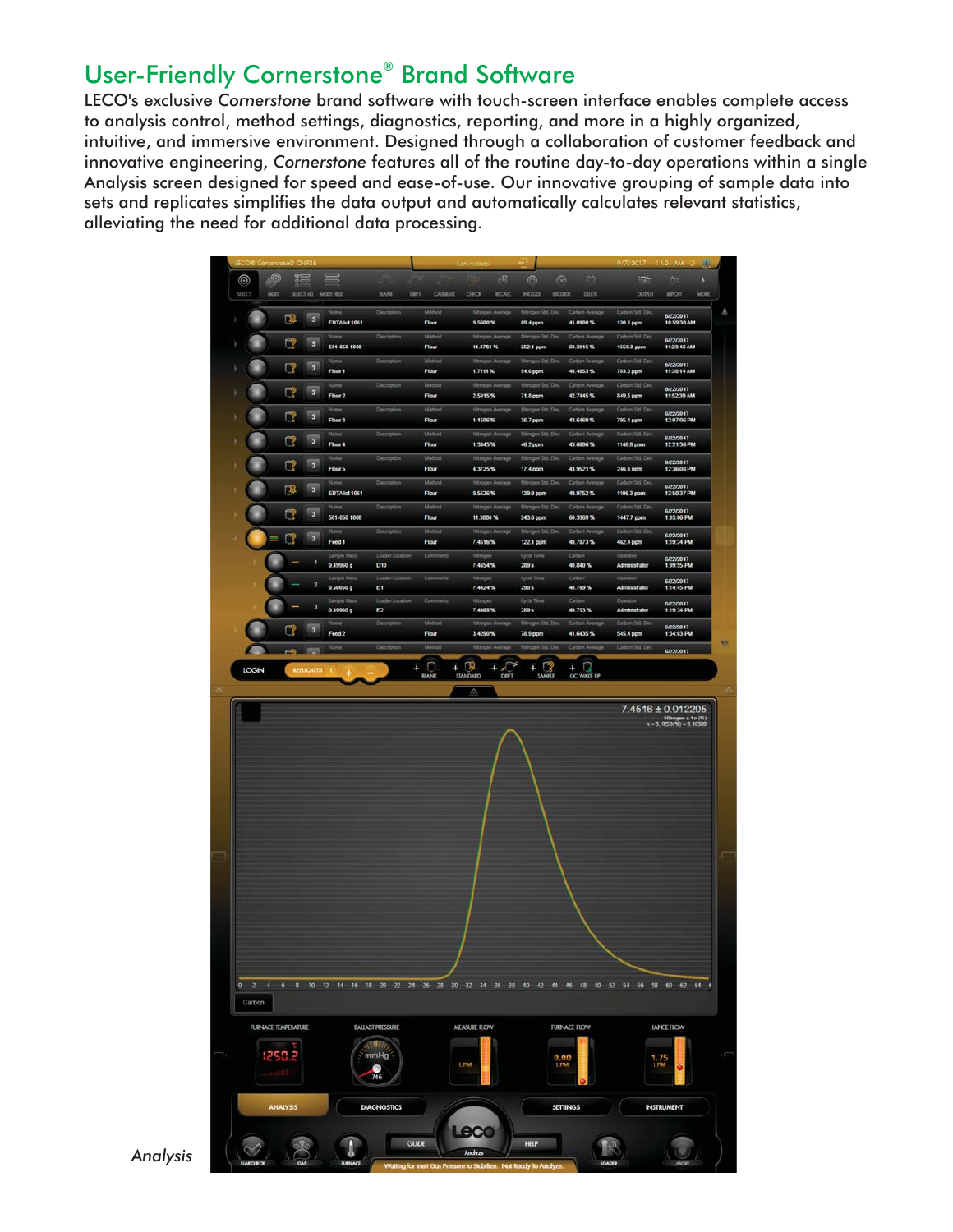### Software Features & Benefits

The software is divided into four main sections—Analysis, Diagnostics, Settings, and Instrument—for simplified navigation and organization. Toolbars, sliders, and drop-down menus make it easy to set parameters for calibration and data processing. The software also includes realtime monitoring of ambient parameters, with fully animated system diagrams.

Advanced interactive diagnostic features include a thorough digital on-board manual, maintenance animations, photo illustrations, and screen captures that quickly provide the direction needed without having to refer to multiple manuals.

*Cornerstone* also supports a multilingual interface, user permissions, extended data archiving and filtering, compatibility with various Laboratory Information Management Systems (LIMS), and flexible reporting capabilities. Compliance to FDA regulations 21 CFR Part 11 for a closed analytical system is also supported.



*Diagnostics Ambients Instrument Furnace Settings Calibration*





An optional *Cornerstone* Mobile application feature enables remote viewing of the instrument software from a smartphone, tablet, or PC. It can also be programmed to set automatic notifications from the instrument against predefined software conditions using e-mail, text message, or the *Cornerstone* Mobile application.



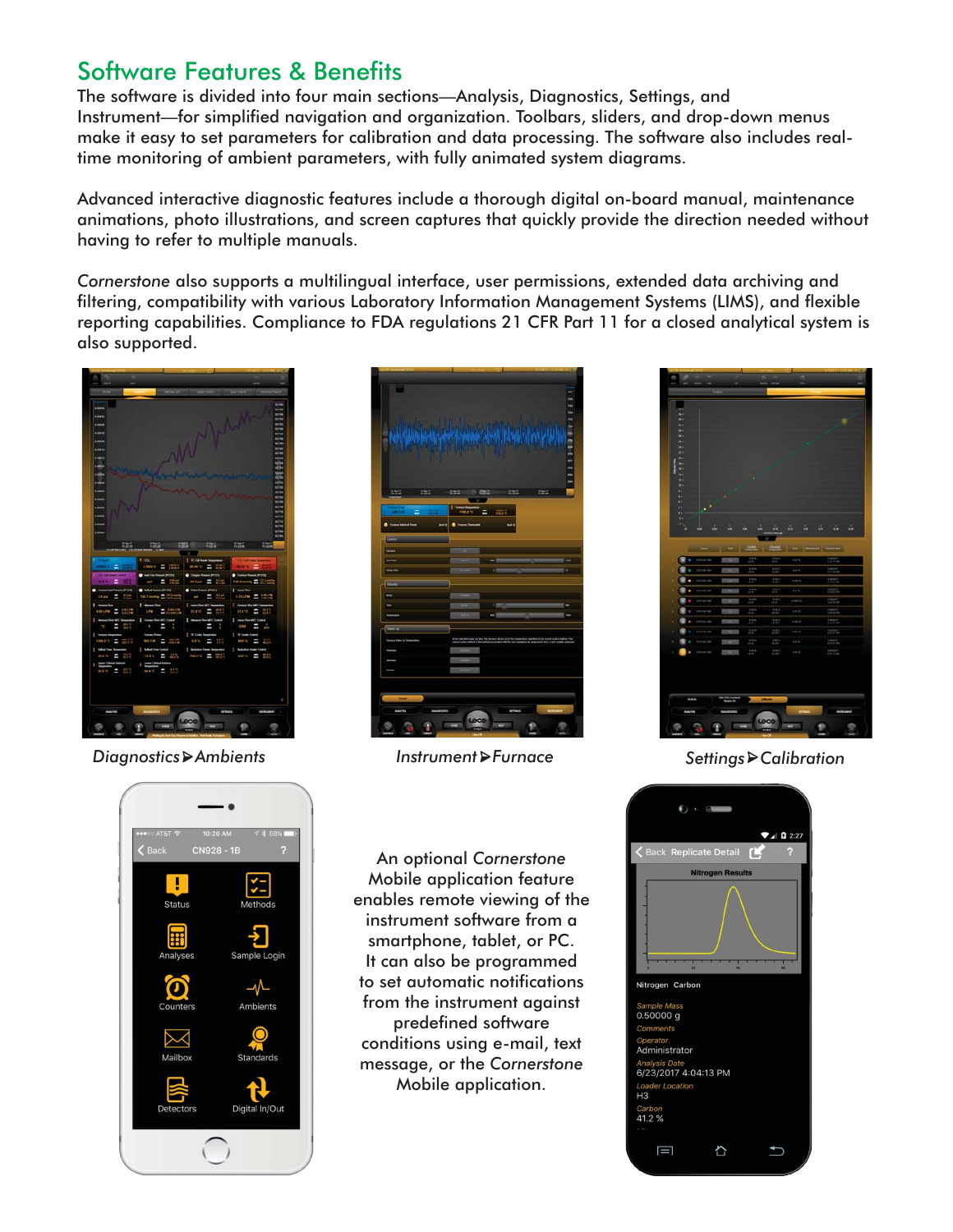## Instrument Highlights and Features

#### **Rugged design resulting in unparalleled versatility for the most demanding applications**

- Horizontal ceramic furnace with an exclusive oxygen environment ensures the complete oxidation of macro samples with maximum temperatures up to  $1450^{\circ}$ C
- Large, open, and reusable ceramic sample boats facilitate the handling and combustion of macro samples (mass up to 3 grams)
- Sample ash is retained in boat for post-analysis removal, eliminating furnace tube maintenance
- Thermal conductivity cell supports the flexibility of using either helium or argon as a carrier gas without a hardware change



#### **Low operating cost**

- Reagent free, high-efficiency furnace with intelligent control optimizes furnace reliability by extending the heating element and ceramic lifetime
- Thermoelectric cooler eliminates the use of chemical desiccant reagents for the removal of combustion gas moisture
- Combustion gas aliquot system provides an extended and consistent reagent lifetime regardless of sample mass, matrix, or carbon content, including a 4000 sample reduction tube reagent lifetime

#### **Operator Centered Design**

- Boom-mounted touch-screen user interface with six-axis adjustment promotes an ergonomic workspace and optimized workflow while reducing system bench space requirements; instrument side panel provides access to powerful software diagnostics, troubleshooting, and control features
- Open access to all reagent tubes and common maintenance areas with quick-release features speeds up and simplifies preventive maintenance routines, ensuring a robust and reliable instrument with superior uptime
- *Cornerstone* Mobile remote software keeps the user updated from their smartphone on the instrument's analysis batch progress, performance, and status while away





#### **Reliability with Trusted Service and Support**

- Knowledgeable sales force with a customer-centered focus dedicated to helping you understand and identify the best instrumentation fit for your application
- State-of-the-art Technical Service Laboratory with experienced technical application chemists to assist in method development and other application related requests
- Global and regional LECO service network comprised of regional support centers and over 25 international LECO subsidiaries, dedicated to providing service and support offerings, including field service visits over the lifetime of the instrument